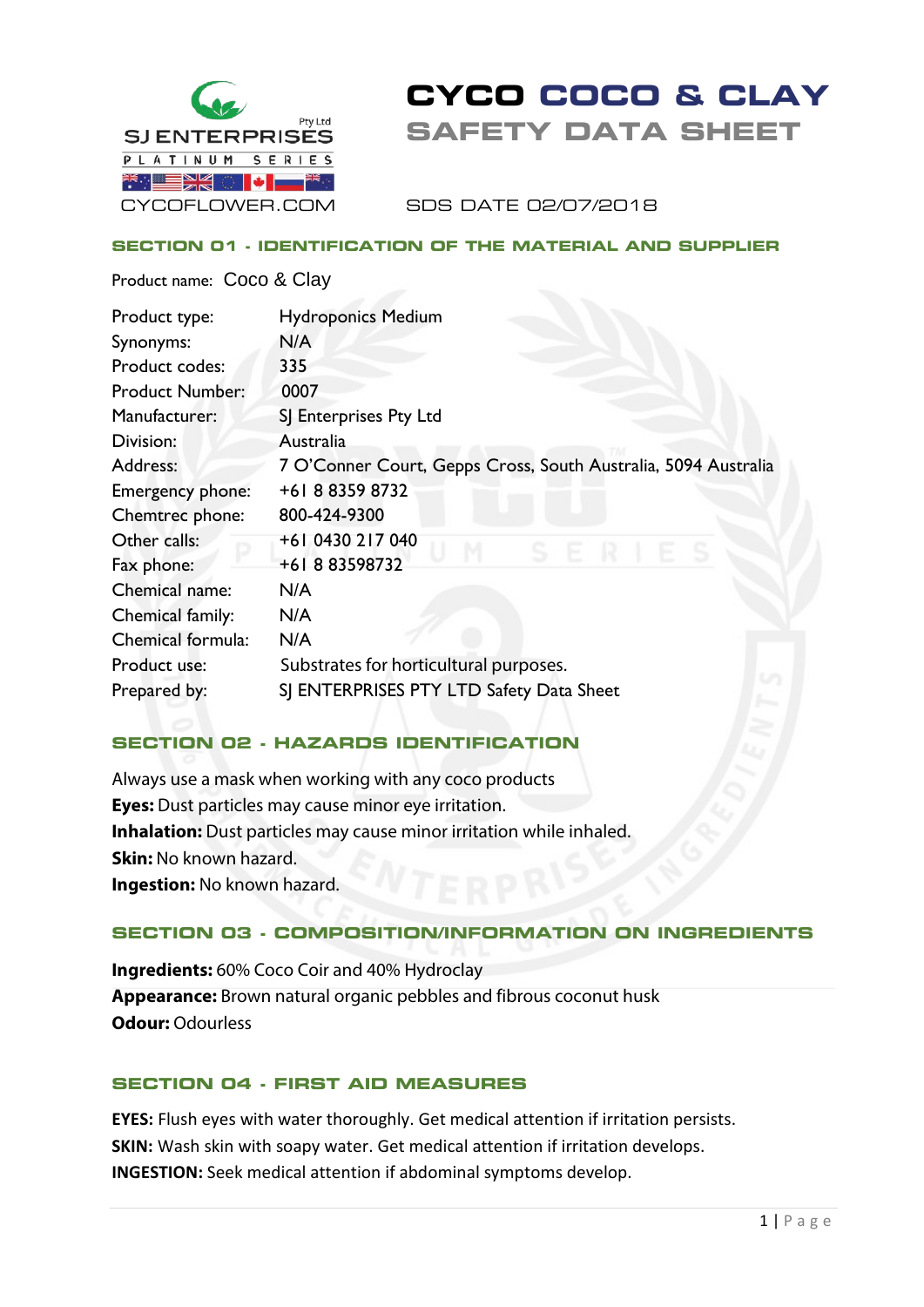**INHALATION:** If over exposure occurs, leave the exposed area immediately. If irritation persists, seek medical attention.

## **SECTION 05 - FIRE FIGHTING MEASURES**

**Hazchem Code:** N/A **Suitable extinguishing media:** N/A **Specific hazards:** Non-combustible material. **Firefighting further advice:** Not combustible, Fire fighters to wear normal equipment, no specialist equipment needed.

### **SECTION 06 - ACCIDENTAL RELEASE MEASURES**

**Handling:** No specific requirements, handle with care to avoid dust. **Storage:** Preferably, store inside.

#### **SECTION 07 - HANDLING AND STORAGE**

**Handling:** Avoid skin and eye contact and inhalation of vapour. **Storage:** Store in a cool, dry, well-ventilated place.

#### **SECTION 08 - EXPOSURE CONTROLS/PERSONAL PROTECTION**

**Personal protection:** Wear respiratory protective equipment during dust-generating work. **Exposure Limit Values:** N/A **Exposure Controls:** N/A

# **SECTION 09 - PHYSICAL AND CHEMICAL PROPERTIES**

**Appearance:** Brown expanded clay lightweight aggregate with coco coir fiber **Odour:** Odourless **Boiling point:** N/A **Melting point:** N/A **Freezing point:** N/A **Solubility in water: Not Soluble**

#### **SECTION 10 - STABILITY AND REACTIVIT**

**Reactivity:** None known. **Chemical Stability:** None known. **Conditions to avoid (stability):** None known. **Incompatibility (material to avoid):** None known. **Hazardous decomposition or by-products:** None known.

#### **SECTION 11 - TOXICOLOGICAL INFORMATION**

**EYES:** May irritate eyes.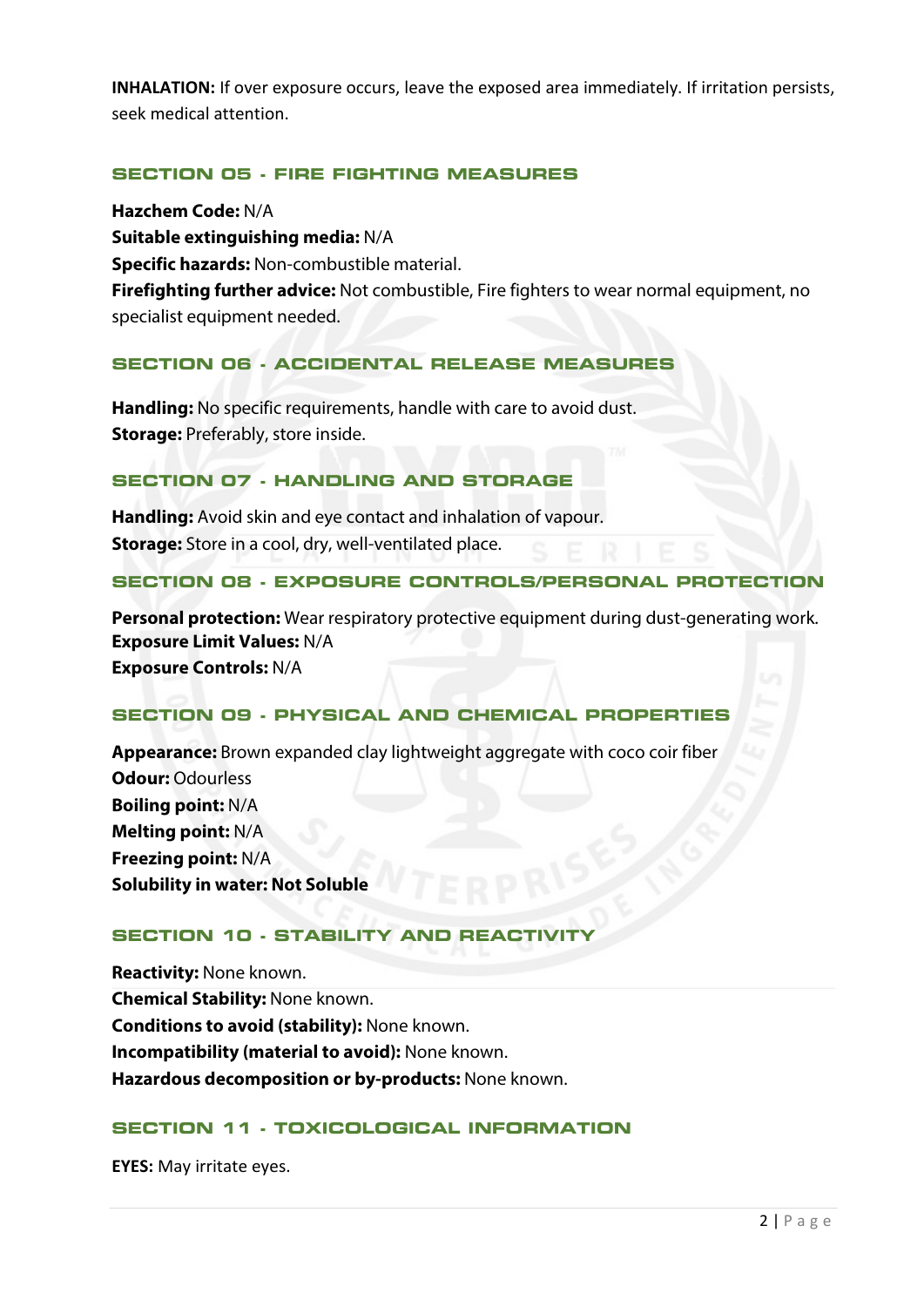**SKIN: No contact. INGESTION: Not relevant. INHALATION:** May irritate the respiratory tract.

#### **SECTION 12 - ECOLOGICAL INFORMATION**

No known available data on aquatic toxicity.

#### **SECTION 13 - DISPOSAL CONSIDERATIONS**

Not applicable

#### **SECTION 14 - TRANSPORT INFORMATION**

The product is not classified as hazardous

#### **SECTION 15 - REGULATORY INFORMATION**

Not applicable

#### **SECTION 16 . OTHER INFORMATION**

The information provided in this Material Safety Data Sheet is correct to the best of our knowledge, information and belief at the date of its publication. Nothing herein is to be construed as a warranty, express or otherwise. In all cases, it is the responsibility of the user to determine the applicability of such information or the suitability of any product for their own particular purpose.



7 O'CONNOR COURT, GEPPS CROSS 5094, ADELAIDE SOUTH AUSTRALIA PHONE: +61 8359 8732 FAX: +61 8359 8732 EMAIL: INFO@CYCOFLOWER.COM

# Prepared by: SJ ENTERPRISES T/A CYCO INTERNATIONAL PTY LTD

#### info@cycoflower.com

#### **DISCLAIMER**

SJ Enterprises provides the information contained herein in good faith but makes no representation as to its comprehensiveness or accuracy. This document is intended only as a guide to the appropriate precautionary handling of the material by a properly trained person using this product. Individuals receiving the information must exercise their independent judgment in determining its appropriateness for a particular burbose.

SI ENTERPRISES MAKES NO REPRESENTATIONS OR WARRANTIES, EITHER EXPRESS OR IMPLIED, INCLUDING WITHOUT LIMITATION ANY WARRANTIES OF MERCHANTABILITY, FITNESS FOR A PARTICULAR PURPOSE WITH RESPECT TO THE INFORMATION SET FORTH HEREIN OR THE PRODUCT TO WHICH THE INFORMATION REFERS. ACCORDINGLY, SJ ENTERPRISES WILL NOT BE RESPONSIBLE FOR DAMAGES RESULTING FROM USE OF OR RELIANCE UPON THIS INFORMATION.